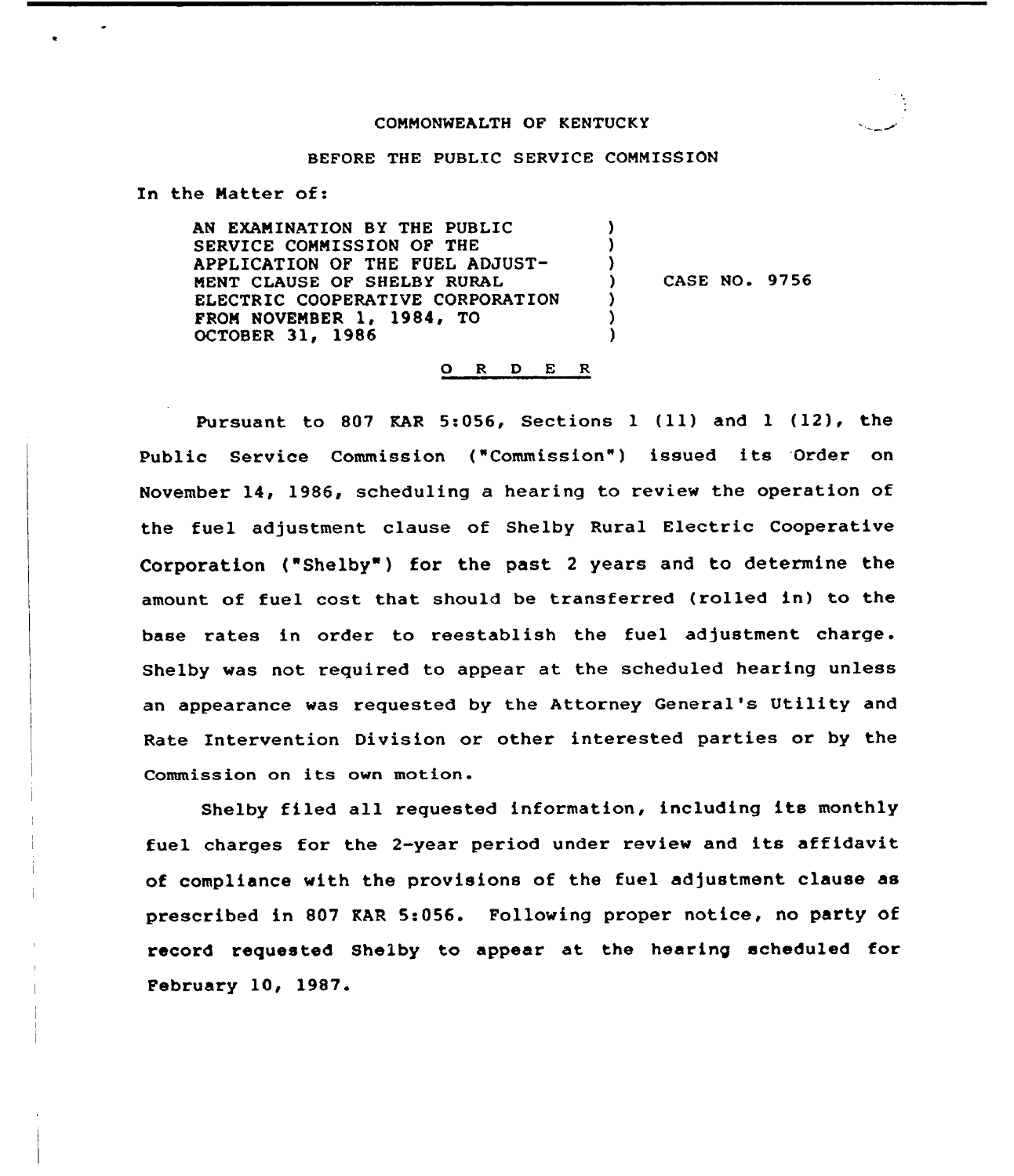The Commission approved a transfer (roll-in) of (1.46) mills per KWH to the base rates of Shelby's wholesale supplier, East Kentucky Power Cooperative, Inc., ("East Kentucky" ) in Case No. 9731. Approval of East Kentucky's proposal requires that Shelby also be authorized to roll-in those same fuel costs to its base rates.

The Commission, having considered the evidence of record and being advised, finds that:

1. Shelby has complied in all material respects with the provisions of 807 KAR 5:056.

2. Shelby's wholesale supplier has been authorized to transfer (roll-in) to its base rates fuel costs of (1.46) mills per KWH in Case No. 9731.

3. Shelby should be authorized to decrease the rates charged its customers by 1.56 mills per KWH in order to transfer fuel costs rolled-in by East Kentucky from the fuel adjustment clause to the base rates pursuant to the Commission's Order in Case No. 9731 and applicable line loss, and this can best be accomplished by a uniform reduction in all energy rates.

4. The revised rates and charges in Appendix <sup>A</sup> are designed to reflect the transfer of fuel costs from the fuel adjustment clause rate to the base rates.

IT IS THEREFORE ORDERED that:

(1) The charges and credits applied by Shelby through the fuel adjustment clause far the period November 1, 1984, through October 31, 1986, be and they hereby are approved.

 $-2-$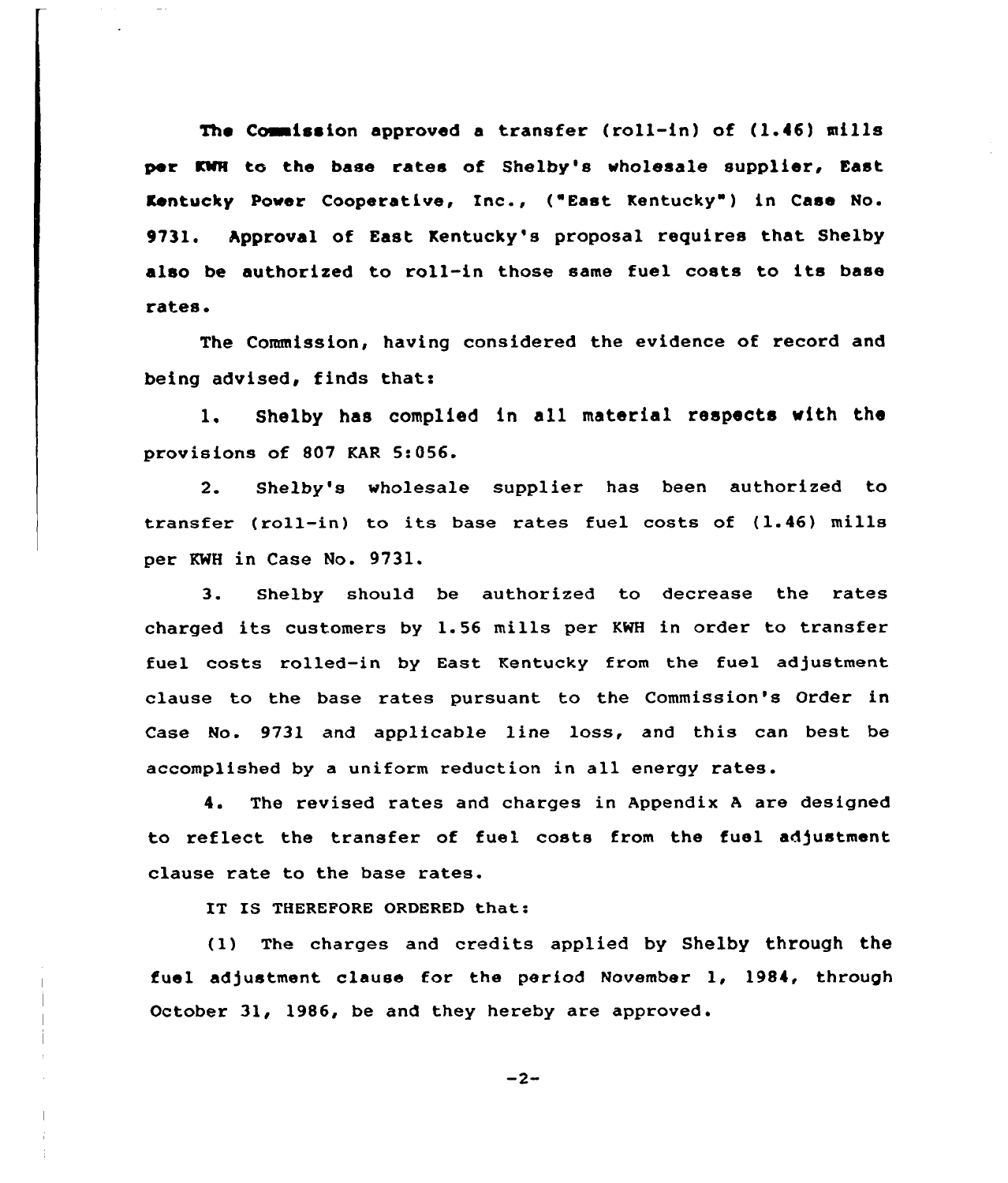(2) Shelby be and it hereby is authorized to transfer to its base rates fuel costs transferred (rolled-in) by its wholesale supplier pursuant to Case No. 9731.

(3) The rates in Appendix <sup>A</sup> be and they hereby are approved for service rendered by Shelby on and after Nay 1, 1987, which is also the effective date for East Kentucky's rates.

(4) Within 30 days from the date of this Order Shelby shall file with the Commission its revised tariff sheets setting out the rates approved herein.

Done at Frankfort, Kentucky, this 28th day of April, 19S7.

PUBLIC SERVICE CONNISS ION

 $l$  D. Her Vice Chairman~

William issione

ATTEST:

Executive Director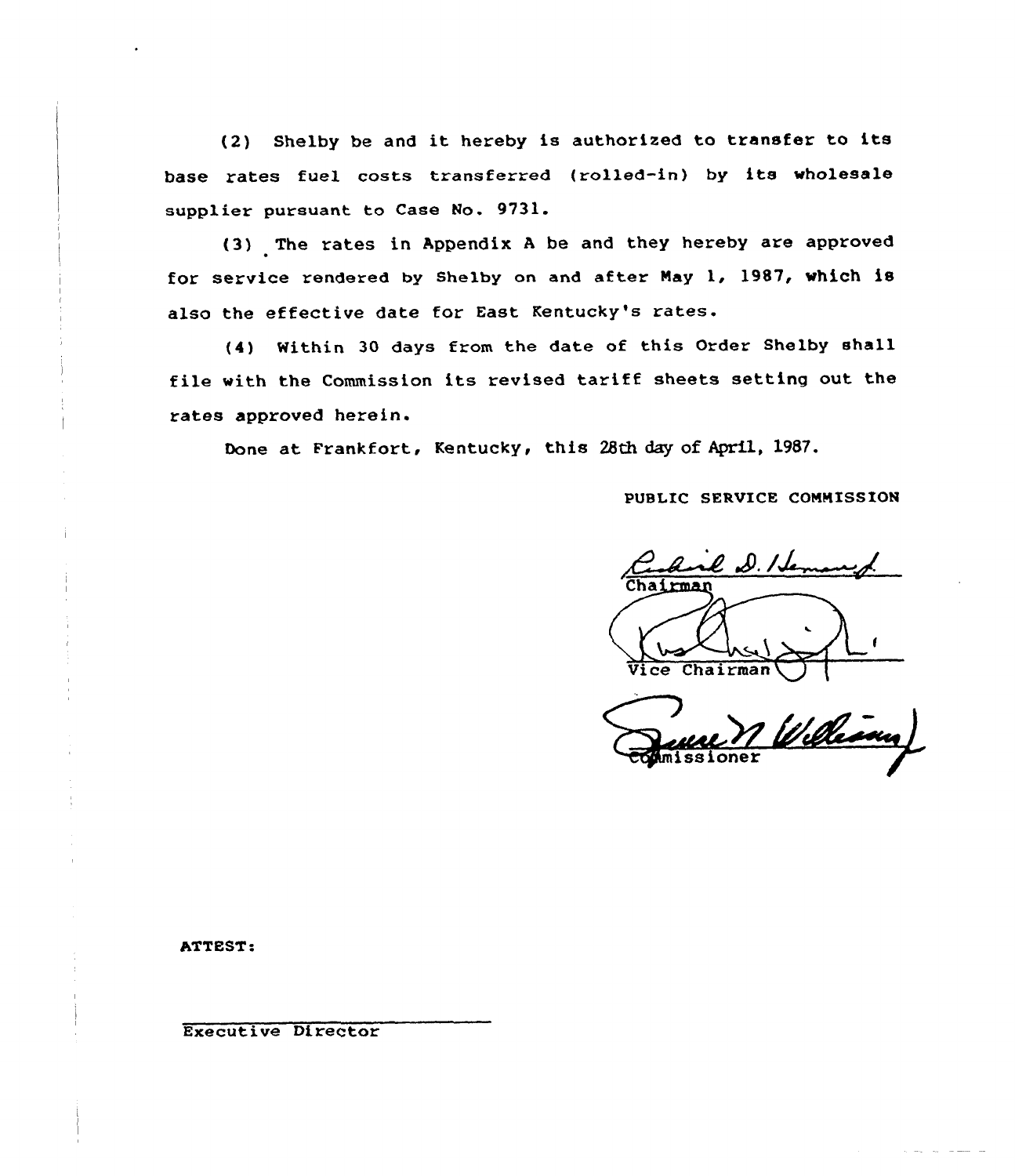#### APPENDIX A

APPENDIX TO AN ORDER OF THE KENTUCKY PUBLIC SERVICE COMMISSION IN CASE NO. 9756 DATED 4/28/87

The following rates and charges are prescribed for the customers in the area served by Shelby Rural Electric Cooperative Corporation. All other rates and charges not specifically mentioned herein shall remain the same as those in effect under authority of this Commission prior to the date of this Order.

#### RATE 1 GENERAL SERVICE\*

#### Rates:

#### Demand Charge:

First 20 KW of billing demand per month, no demand charge. Excess of 20 KW of billing demand per month <sup>9</sup> 4.50 per KW.

#### Energy Charge:

|          | Consumer Facility Charge | $$7.18$ (Minimum) |  |  |  |
|----------|--------------------------|-------------------|--|--|--|
| First    | 600 KWH per month        | $.07445$ per KWH  |  |  |  |
| Next     | 1400 KWH per month       | $.05954$ per KWH  |  |  |  |
| All Over | 2000 KWH per month       | $.05822$ per KWH  |  |  |  |

#### MINIMUM MONTHLY CHARGE:

The minimum monthly charge under the above rate shall be S7.18. Where it is necessary to extend or reinforce existing distribution facilities, the minimum monthly charge may be increased to assure adequate compensation for the may be increased to assure adequate compensation for the<br>added facilities. Where the minimum charge is increased in added facilities. Where the minimum endigs is increased I and demand shall be included in accordance with the foregoing rate schedule.

The minimum monthly charge for three-phase service shall be \$1.00 per KVA of installed transformer capacity or the minimum monthly charge stated in the contract for service.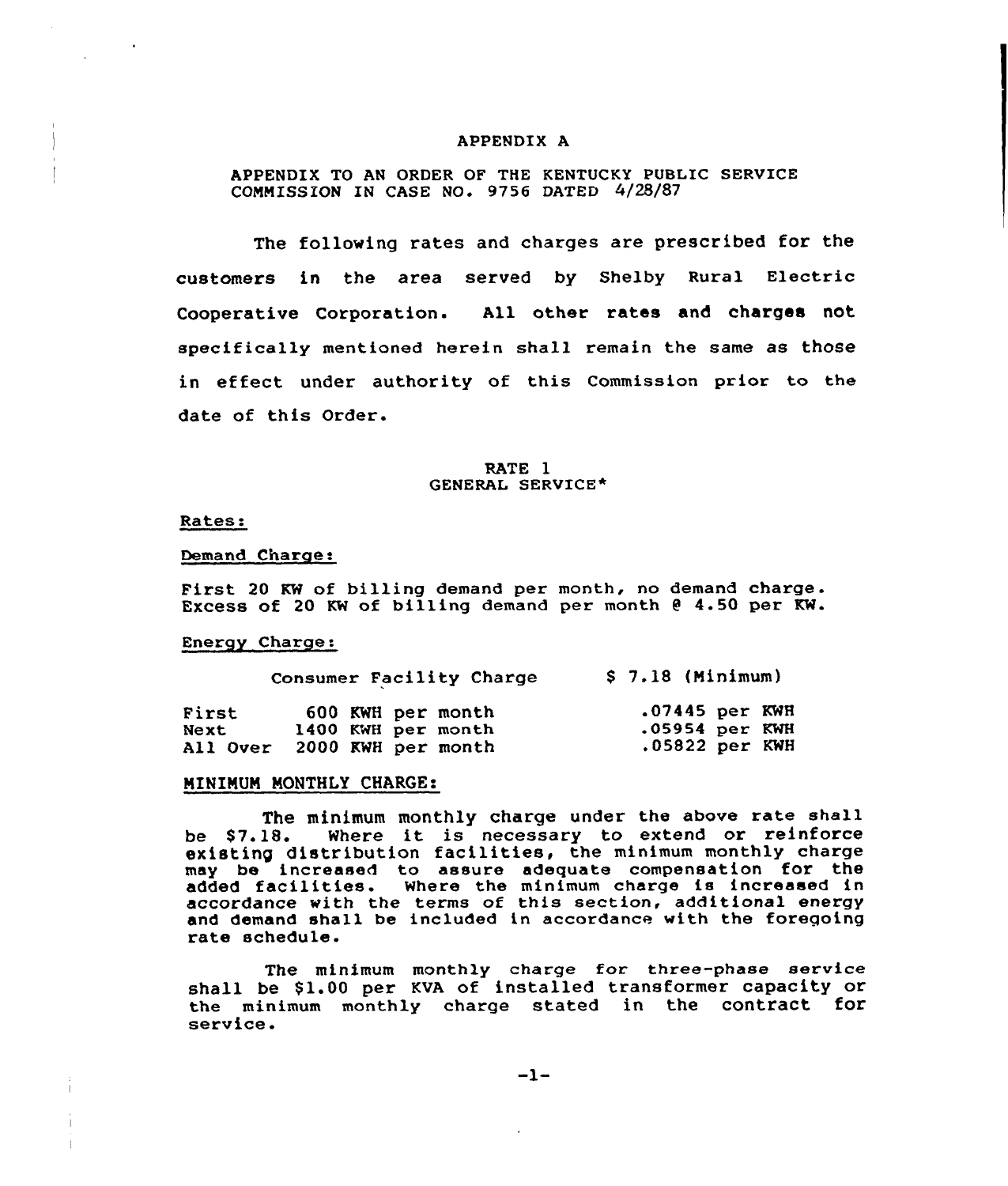#### SPECIAL PROVISIONS!

#### Contract:

An "Agreement for Electric Service" shall be executed by the consumer for service under this rate schedule if the service is to be three-phase or if required by the Seller.

#### SPECIAL RULES:

Notors having a rated capacity in excess of ten horsepower (10 HP) must be three-phase. Motors in excess of five horsepower (5 HP) shall be provided with compensating starting equipment acceptable to the Seller.

#### RATE 2 LARGE POWER SERVICE

#### Rates:

#### Demand Charge

\$4.50 Per Month Per KW of Billing Demand

#### Energy Charge

| First                          |  |  | 100 KWH Per KW Demand | \$.05295 Per KWH |  |
|--------------------------------|--|--|-----------------------|------------------|--|
| Next                           |  |  | 100 KWH Per KW Demand | .04738 Per KWH   |  |
| All Over 200 KWH Per KW Demand |  |  |                       | .04182 Per KWH   |  |

# .<br>A<del>ljuntilitin 'vailaballa' vai</del>lable tehnikustilitin ilmini martale vailable.<br>A

Available to all consumers whose KW demand shall be greater than 50 KW, including residential and farm consumers who do not qualify under availability of service under Rate 1, located on or near Seller's line for all types of usage, subject to the established Rules and Regulations of Seller.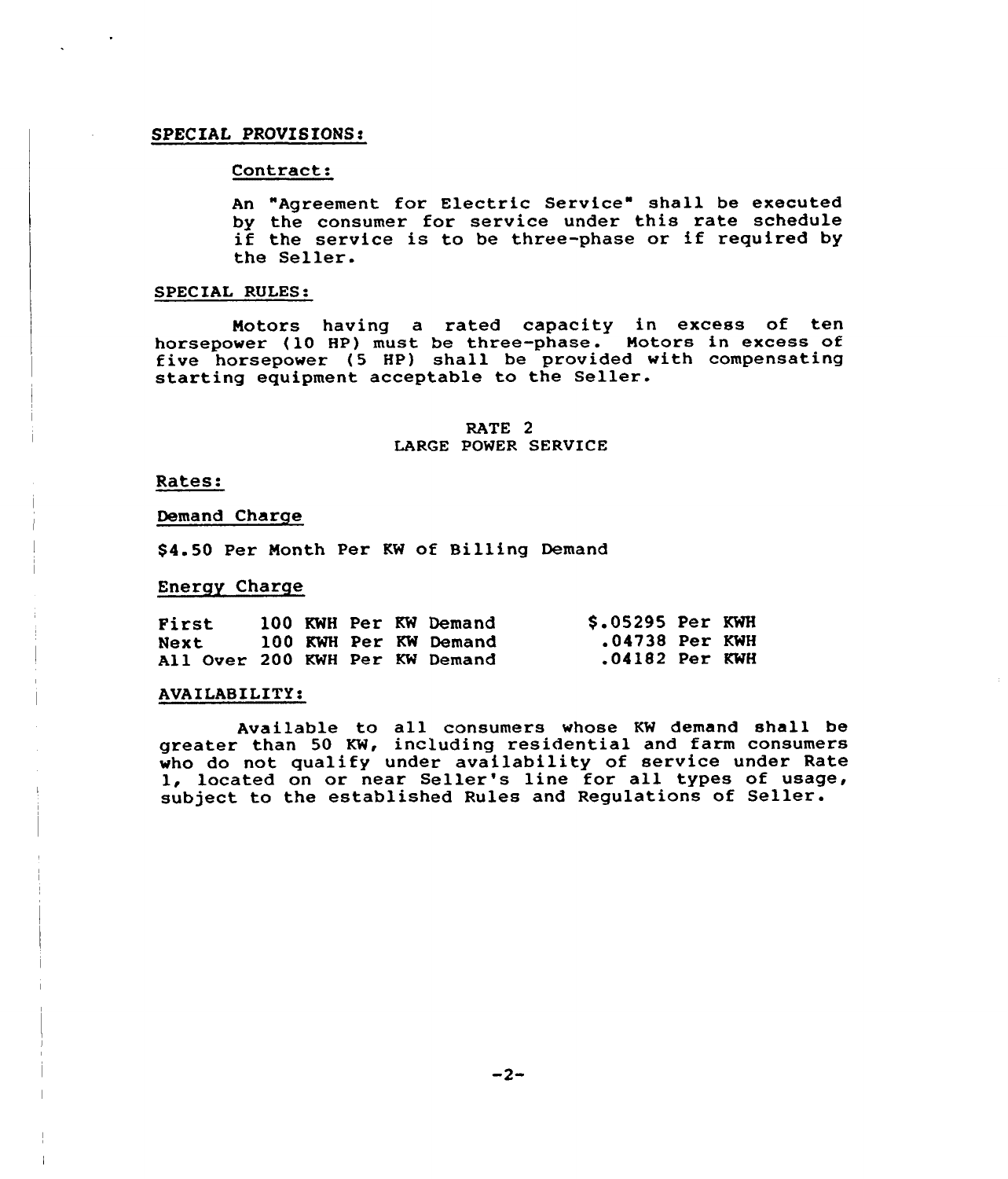#### RATE 3 OUTDOOR AND STREET LIGHTING SERVICE\*

#### Rates!

| Type of Fixture      |  |  | Lumen Output      | Monthly Charge |  |  |
|----------------------|--|--|-------------------|----------------|--|--|
| Mercury Vapor or HPS |  |  | $7,000 - 10,000$  | \$6.72         |  |  |
| Mercury Vapor or HPS |  |  | $20,000 - 30,000$ | \$9.59         |  |  |

RATE 4 STANDBY POWER RATE\*

#### Rates:

## Demand Charge

The identical demand rate billed by East Kentucky Power Corporation from the wholesale power invoice for that particular month.

#### Energy Charge

| First                          |  |  | 100 KWH per KW Demand | \$.05063 Per KWH |  |
|--------------------------------|--|--|-----------------------|------------------|--|
| Next                           |  |  | 100 KWH per KW Demand | .04473 Per KWH   |  |
| All Over 200 KWH per KW Demand |  |  |                       | .03886 Per KWH   |  |

## \*Fuel Adjustment Clause:

This rate may be increased or decreased by an amoun per KWH equal to the fuel adjustment amount per KWH as billed by the Wholesale Power Supplier plus an allowance for line losses. The allowance for line losses will not excess <sup>10</sup> percent and is based on a 12-month moving average of such losses. This Fuel Clause is subject to all other applicable provisions as set out in 807 KAR 5:056.

 $-3-$